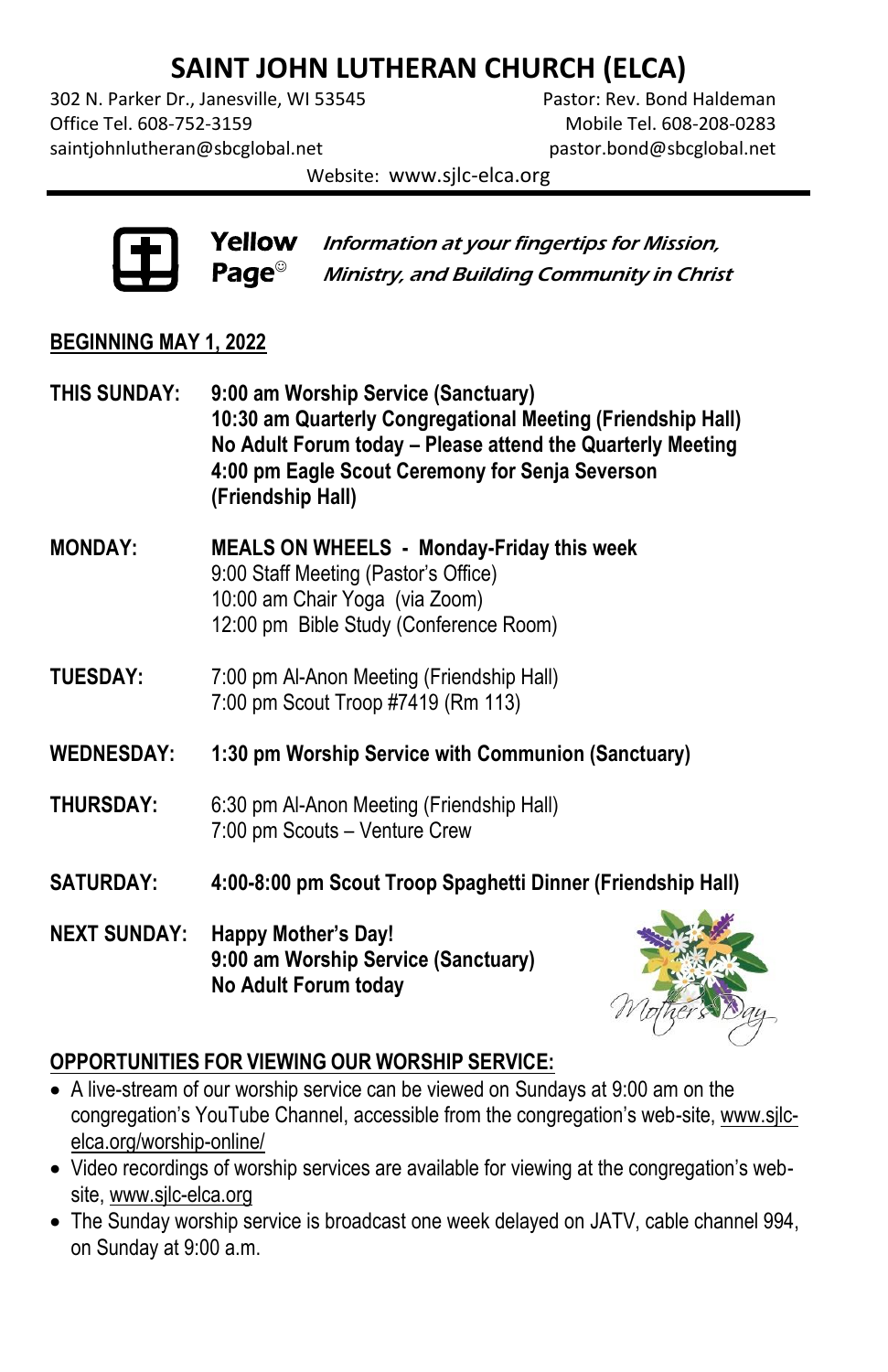## **WE ARE PRAYING FOR MEMBERS AND FRIENDS OF THE CONGREGATION:**

Norman D., Tim J., Donna R., Karl T., Karliene T., Heidi P., Helena P., Marlene W., Roy, Annie E., Craig, Maxine A., Bill E., Ben C., Ruth B., Indie R., Ryan, Jean, Dennis, Blaine, Janet, Jane, Judy B., Adam, Paul, Ron, David, Kirk, Mavis C., Diane, Kelly K., Jack A., Shelly, Jada, Lorraine W., Kay, Glen, Judy, Annette U., Judi M., Ronald L., Russell, Duane J., Ruth, Diana, Janet J., Kim J., Bob, Drew, Jodi P., Teri C., Virginia Z., Bill D., Rosann D., Jennifer M., all those effected by Covid-19, and healthcare workers.

*Please call the congregation office if you or family members are hospitalized. The hospitals cannot be relied on to inform us.* 

#### **PANDEMIC PROTOCOLS**

*Jesus said, "I give you a new commandment, that you love one another. Just as I have loved you, you also should love one another. By this everyone will know that you are my disciples, if you have love for one another" (Jn. 13:34-35). And the Apostle Paul reminds us that love "does not insist on its own way" (1 Cor. 13:5).*



Please know that the Congregation Council will continue to review our pandemic protocols regularly and adjust them as necessary. The following protocols are in effect at this time:

- Wearing a mask during worship is optional at this time.
- There are three tiers of seating safety: (1) The pews on the main floor of the nave are open for family groups. Please consider your physical distance. (2) The back two rows of seating on each side (4 family groups) are marked and reserved for those wearing masks and needing more distance (greater than 6 feet) from others to feel safe. (3) Upstairs balcony seating (font side) is available for masked non-singers.
- Members are reminded to maintain some physical distance when visiting with one another, especially before and after worship service.
- On the fourth Sunday of each month there will be no singing during our worship service. This is to accommodate those who have concerns about singing and the risk of Covid infection. It makes it possible for those who desire to worship without singing to come to receive Word and Sacrament on Sunday morning.

 The Wednesday Holy Communion Service is always a spoken service and safest. We do things like get vaccinated, wear face coverings, maintain physical distance, and curtail our singing for the sake of one another. While these actions may be inconvenient or uncomfortable, we seek to live out our love for our neighbor, in faithful obedience to our Lord, Jesus Christ.

## **SCOUT TROOP SPAGHETTI DINNER FUNDRAISER**

On May 7, 2022, Scout Troop #7419 and Venture Crew #2419, both based at St John Lutheran Church, will hold a Spaghetti Dinner Fundraiser. Tickets are \$10 per person and they will be serving from 4-8pm in Friendship Hall at St John Lutheran Church. The menu includes: spaghetti, garlic bread, salad, beverage and a brownie! Tickets are available from the



Scouts or call 608-201-3873. All of the profits go to support the Scouts' trip to Yellowstone in 2023. Everyone is welcome!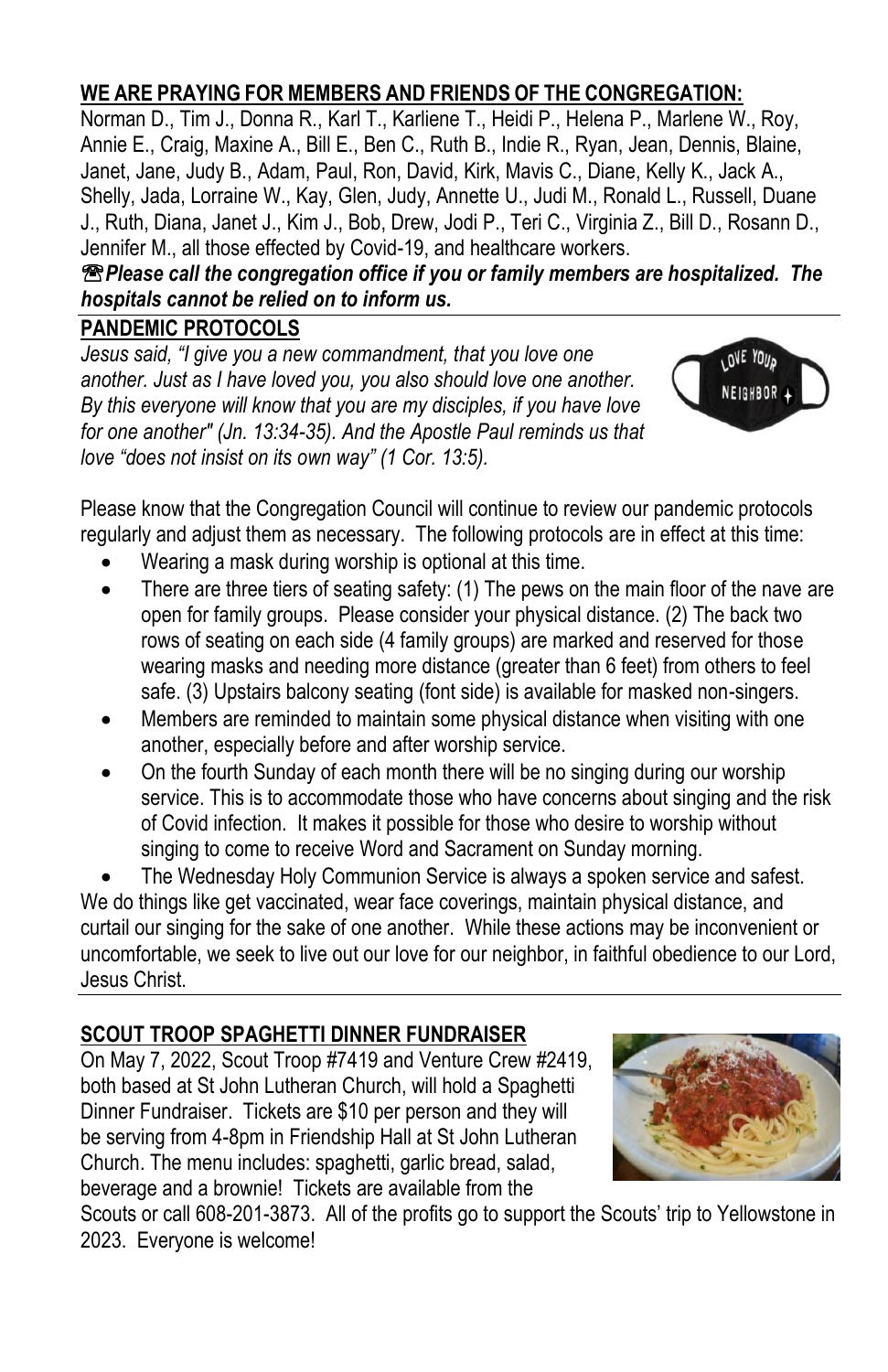#### **QUARTERLY CONGREGATIONAL MEETING OF ST JOHN LUTHERAN CHURCH**

This morning, May 1, 2022, 10:30-11:30, the congregation will hold its Quarterly Meeting in Friendship Hall. Please join us for fellowship. After too many months of minimal gatherings, you are invited to join other members in Friendship Hall over danish, fruit, and coffee, for conversation and sharing. There is no particular agenda. Rather, come, celebrate as we continue to move toward normalcy.





Join us for conversation on Sunday mornings at 10:30 a.m. in the Roehl Media Room or by Zoom. We will be studying ELCA Social Statements and social issues from a Lutheran perspective during this series of classes. **Class will not be held today, on May 1, because we will be at the Congregational Meeting in Friendship Hall! The next regularly scheduled class will be held on May 22nd .**

#### **SENJA SEVERSON'S EAGLE SCOUT CEREMONY COME HELP HER CELEBRATE!**

Senja earned her Eagle Scout Award in October 2021. A brief ceremony will be held in recognition of her achievements this afternoon, May 1, 2022, at 4:00 pm in Friendship Hall at St John Lutheran Church, followed by food and treats! Senja would like to share this celebration and thank everyone who has supported her during her scouting career. We hope to see you there!





## **CROP WALK 2022**

Thank you for helping us to raise funds to help neighbors near and far get the meals they need for today and sustainable food security for tomorrow! Twenty-five percent of the funds raised stay to help with local hunger concerns through ECHO. The other seventy-five percent is used by Church World Service for global relief and

sustainable projects to help eliminate hunger. **To-date, Team St John Lutheran has raised funds through cash donations, on-line gifts, and has applied for a grant from the St John Lutheran Foundation. And they are still accepting donations! To make a donation today, go to: [https://events.crophungerwalk.org/2022/team/st-john-lutheran](https://events.crophungerwalk.org/2022/team/st-john-lutheran-church)[church](https://events.crophungerwalk.org/2022/team/st-john-lutheran-church) or write a check to "St John Lutheran Church" and write "CROP Walk" in the memo line. Thank you for your support of this vital ministry!**

## **SPRING CLEAN-UP DAY**

Thank you to everyone who helped with our Spring Clean-up Day yesterday. Your presence and assistance helped so much!